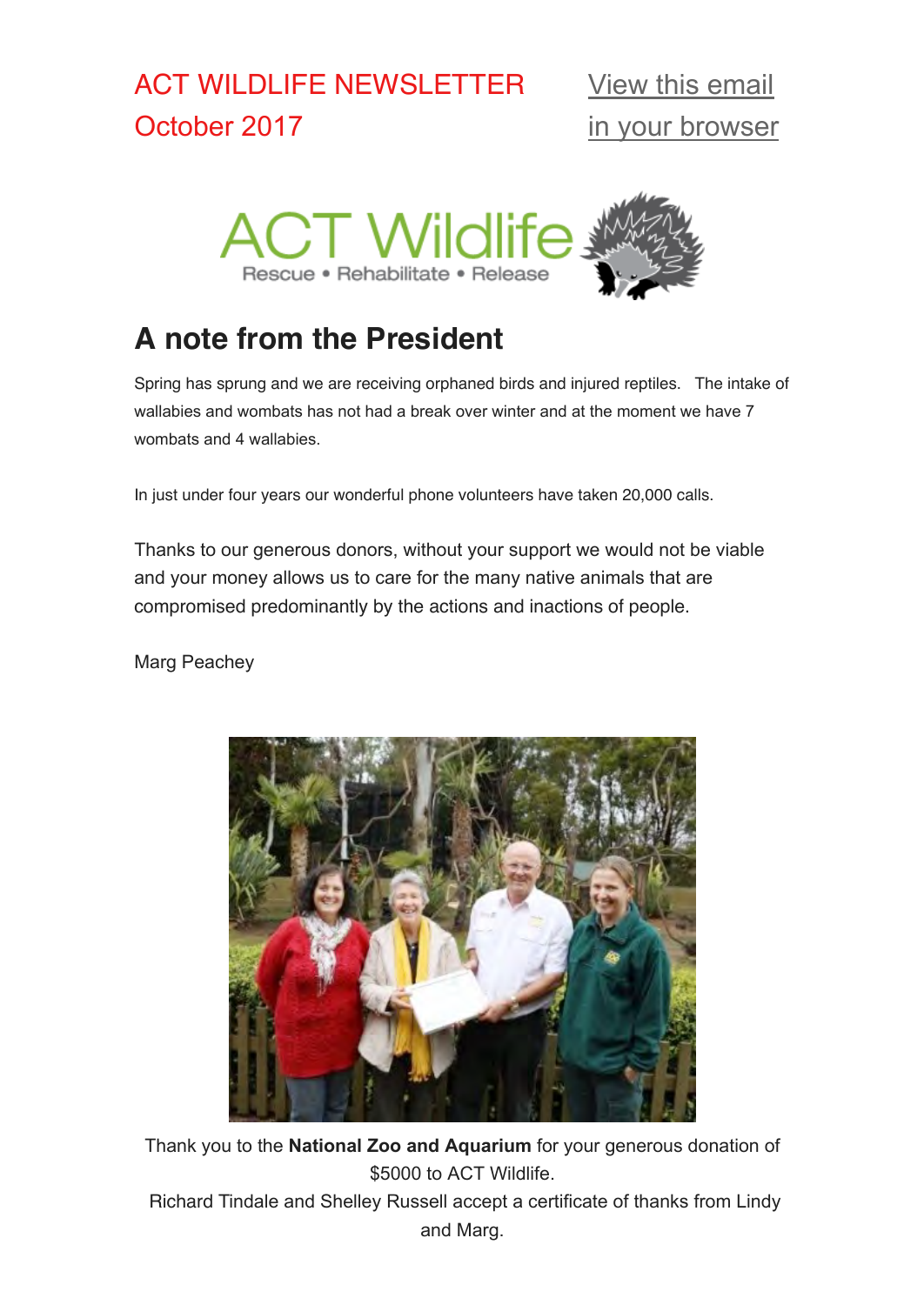Thanks also to the **Belconnen Rotary Club** for their donation of \$1000. It is this kind of donation that enables ACT Wildlife to support carers by fully subsidising specialist Wombaroo rearing foods for all species.

> We also thank the many **donors** who donate smaller, but equally important, dollars.

# Volunteering ACT Expo

Denise, Serena, Kate, Maddie, Gail, Kim and Grace, and Marg spent the day on Tuesday 19th Sept at the Southern Cross Club in Woden. We talked to many people about ACT Wildlife and how they can help.

On the whole it was a very successful day.



# **One for the kids - big and little.**

**(and if it seems that there is a lot of wombat stuff in the newsletter, that's what happens when you**

**let the Wombat coordinator /Wombat Mange Project coordinator take on putting together the**

**newsletter! )**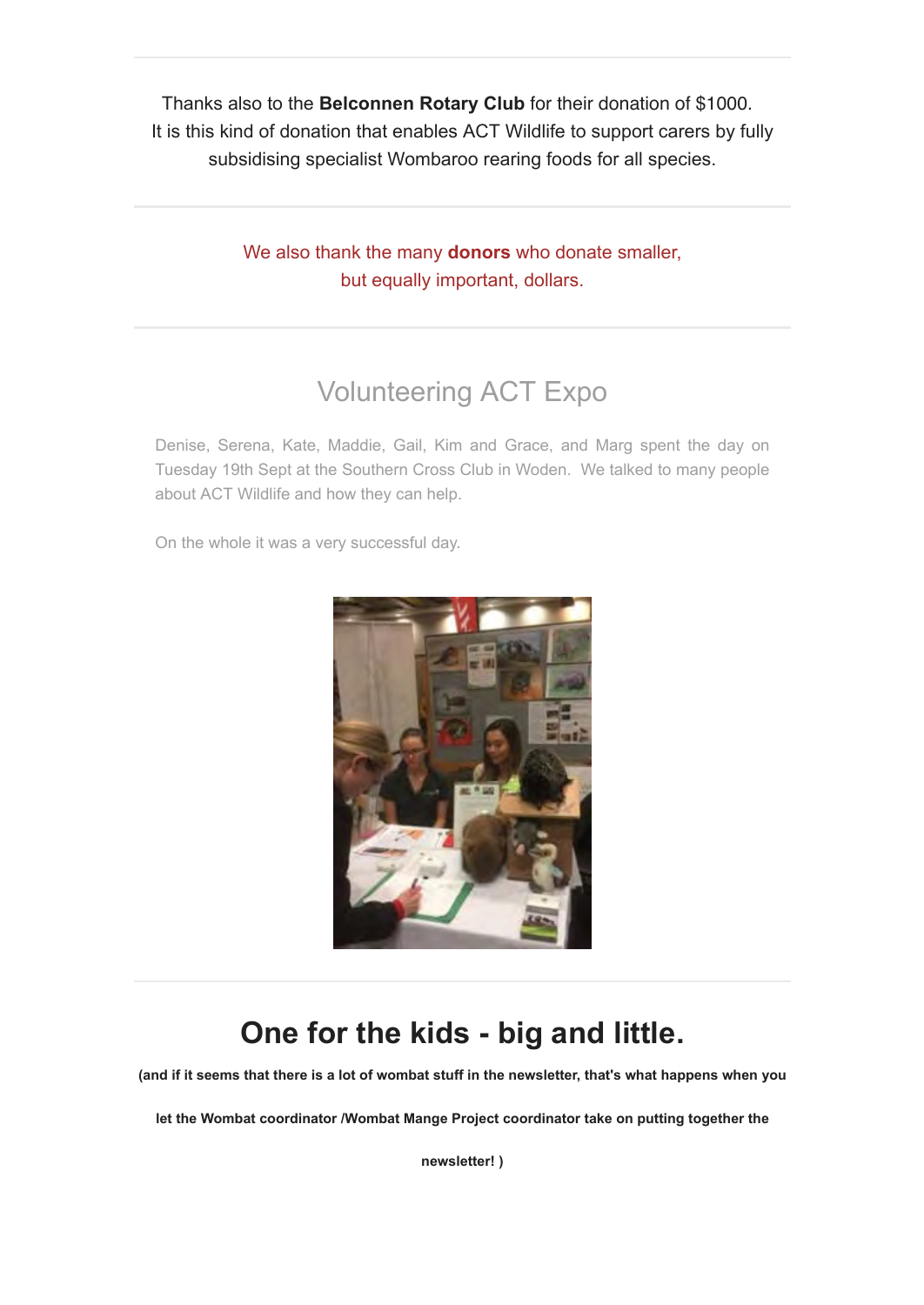# F.W.'s Origami Wombat



Croase the paper along the middle. Fold the top and bottom



Crease this shape up the mid-

de. Fold all the comers over

them again.



Bring the comers down while folding where I've made dotted points that meet in the middle.



Flip this shape over so that you<br>are looking at the smooth side.

Fold the shope along the middle so that you bring the battom edge up to meet the top edge.



Now it's time to give it some legs!

This is the body of the womber.



Fold the triangles that ment in<br>the middle down so that they<br>now edend down patt the bottom of the body.

On one end of the wombat fold the point up for the note. On the other end fold the point in

Now fold the nose over one more time. Then use the marker to color it in ond to add eyes ond a mouth.



C2007 Moo-Cow Fan Club LLC.



the's almost as cuts as the real thing!

www.moocowfanclub.com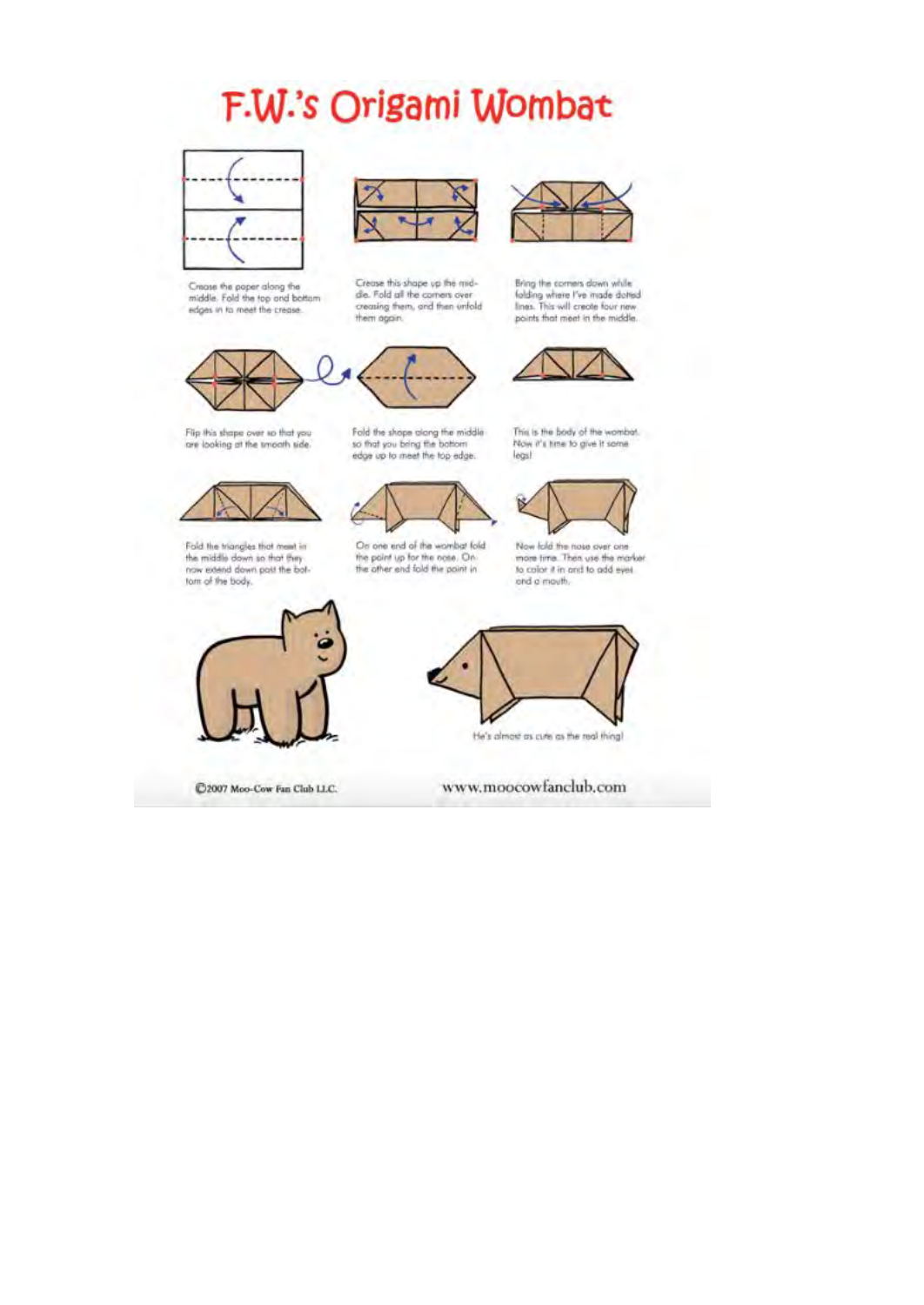

#### **10th Bird Carers Forum 17 June 2017 at Botanical Gardens**

Heavy cloud cover greeted our group on Saturday morning for our early winter ramble through the Botanical Gardens.

It was damp and quiet as we ambled upward with eyes and ears peeled.

Emi & Ryu were the first to spot the New England Honeyeaters, Ryu heard a tree creeper but we didn't see it.

As the morning warmed a few more birds emerged , many Eastern Spinebills , Currawongs , Kookaburras , Blue Wrens , Crimson Rosellas and a first for me the a White-browed Scrubwren. Emi got a great photo of the Bassian Thrush. Ryu counted 25 different species in total. Then there was gorgeous Swamp Wallabies lurking in the undergrowth.

The gardens are absolutely wonderful as always, some of the flowering plants are superb, the Stuart Pea is a delight to see in the desert garden. Sadly the rainforest garden was closed off, I heard that they are going to construct a tree house in the rainforest garden.

The lovely morning ramble finished at about 11am with a welcome cup of tea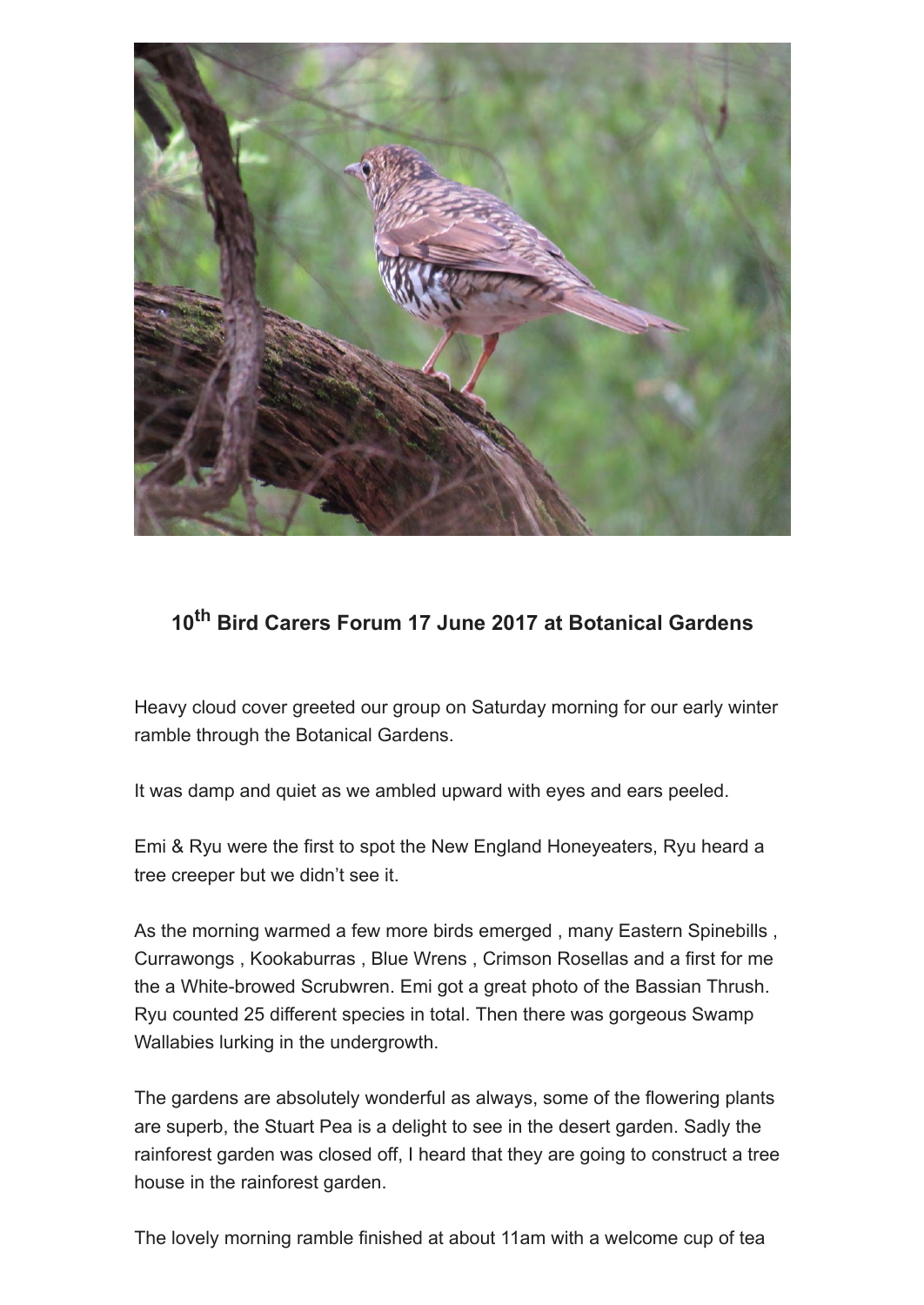and bikkies.

Thank you Kumiko for arranging the excursion.

Denise

#### **Bird report (June to August 2017)**

By Kumiko Callaway & Jennette Finlayson

177 birds (31 species) came into care during June, July and August. The number of birds decreased by half from the last 3 months. It is also 3/4 of the same quarter last year. 62 birds (35%) were successfully released. Sulphurcrested Cockatoos and Galahs were the top 2 species in this quarter followed by Australian Magpies, Australian King-Parrots and Crested Pigeons.

The images below are the graphic representations of the quarterly figures and a female Red Rumped Parrot attacked by a cat. Bleeding wound underwing. After a course of antibiotics and treatment on wound, she fully recovered and was released back to her home.

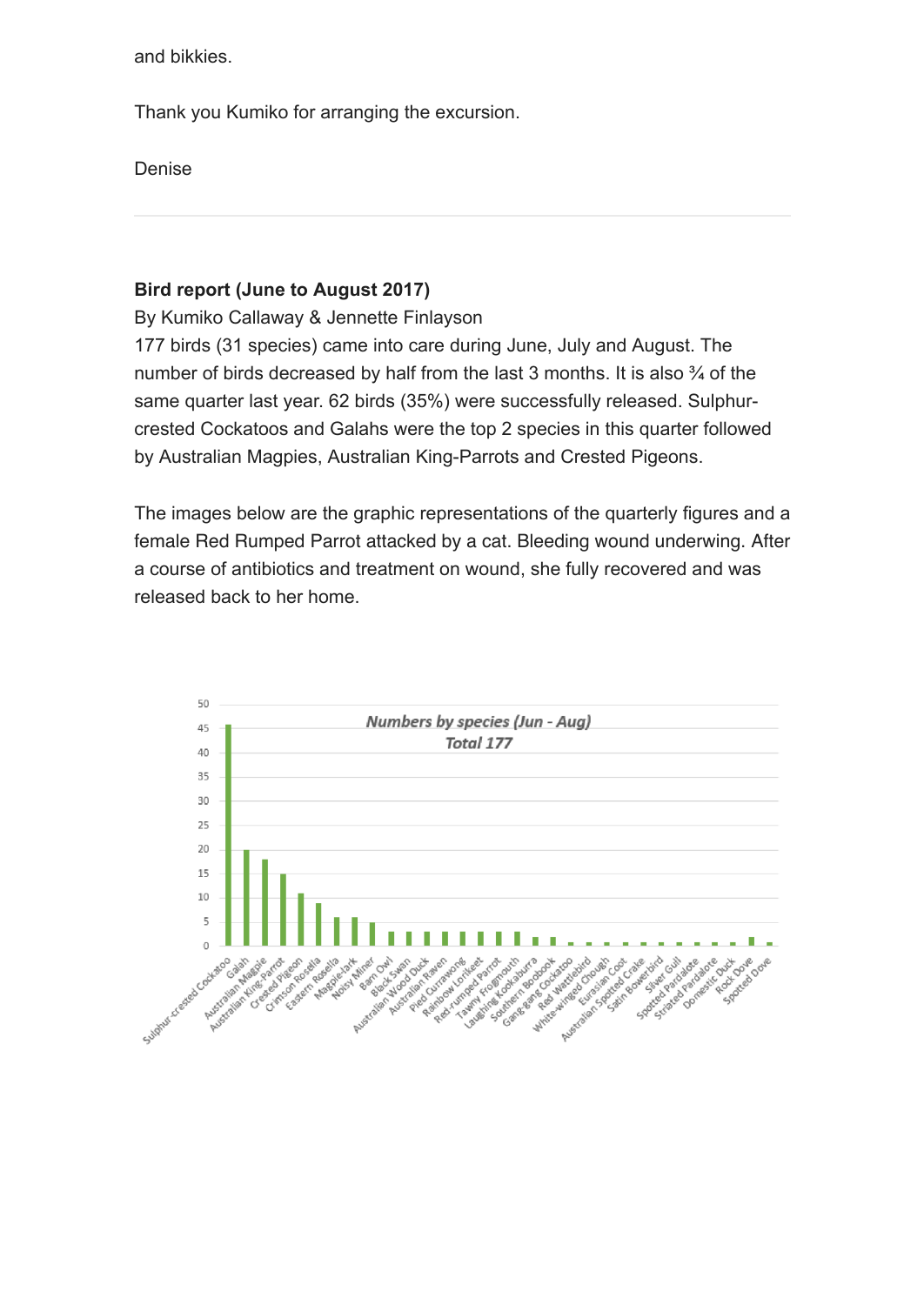





This is a new app for echidna sightings to help an echidna study. Go to their Facebook page to find out about it. Facebook page name is EchidnaCSI

### **WILDLIFE CARE ITS ALL ABOUT TEAMWORK**

[Its all about teamwork](https://gallery.mailchimp.com/c99d87be8508f805f552cf825/files/27d4c33d-8ef9-4a9b-a2c1-a49a68ed446a/teamwork.pdf) - click

### *Recovery of a Barn Owl Kumiko Callaway*

On a cold winter night in late July, we received a call from Gungahlin Vet about a Barn Owl. He had been attacked by other birds and had ear trauma with a fragment within. Radiographs were taken and showed no skull fracture. He was very lethargic, unresponsive, with closed eyes, and sat on his ankles.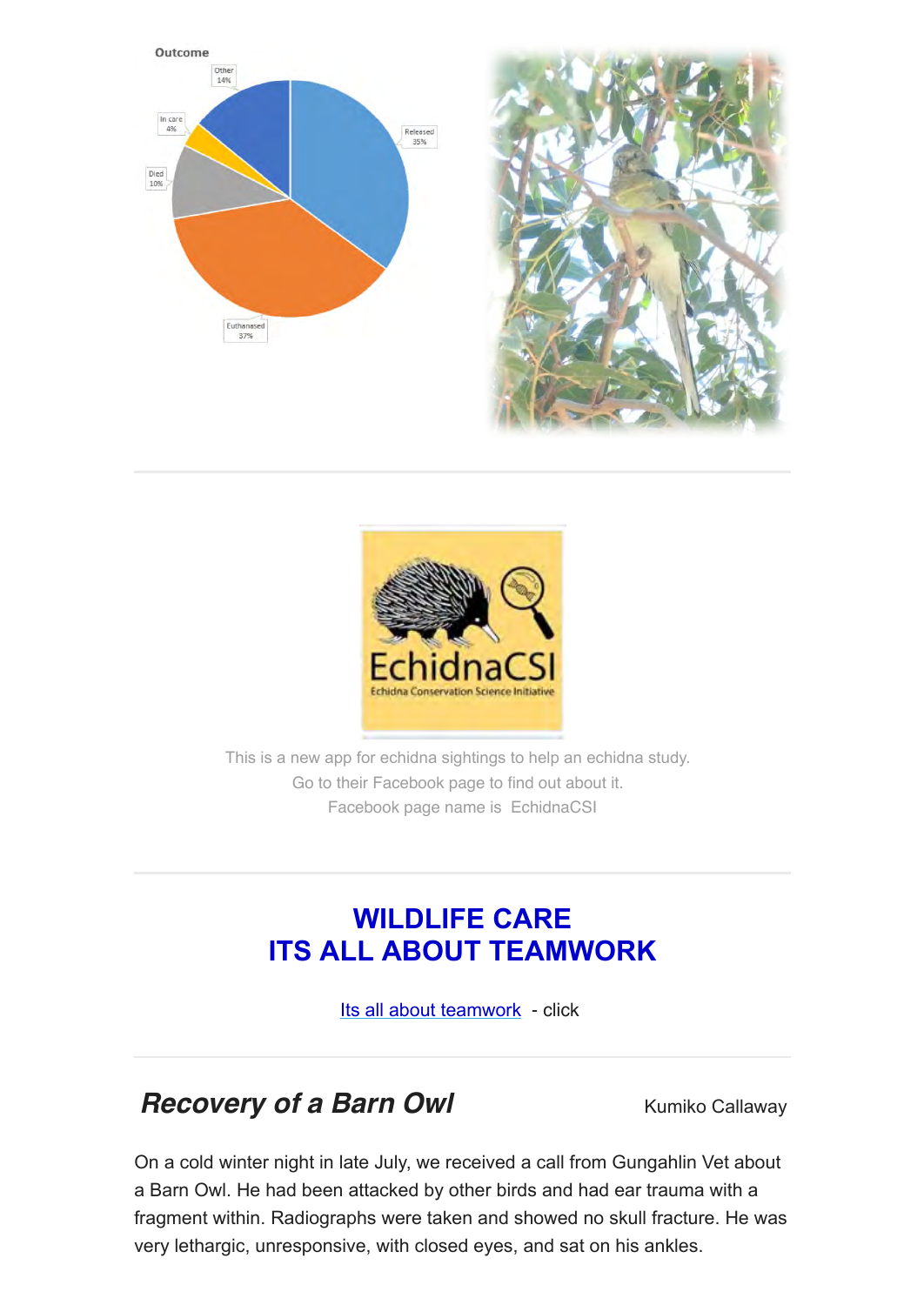Prognosis was poor, but the vet wished to give it a go.

Jen, a dedicated carer of ours, picked him up. By the look of his poor state of unresponsiveness, he could have passed away overnight. All we could do at that point was let him have rest in a safe, warm, quiet and comfortable place. He fortunately survived the first night but was still unresponsive. We contacted Kippax Vet for an appointment with Dr Sandy Hume who is an avian vet in Canberra. Although he was booked out throughout the day, he kindly squeezed in an appointment. He assessed the Barn Owl and gave subcutaneous fluids and also taught Jen how to carry out this method of injection. He needed another subcut after 24 hours. She received the necessary equipment from him. He said that the prognosis was poor, we cannot save all – which shows that the chance of survival of this owl was slim. However, we could try our best and hope that we could support and help his fight for his life. Only time could tell.

On Day 3, eyes opened for the first time. There was still a long way to go, but it was a positive sign. Seeing a slight and steady improvement, no matter how small, is wonderful. Jen successfully carried out the subcut injection. At night, he could swallow the first small soft piece of mouse to start off with and he ended up eating most of the mouse.

On Day 4, he was well enough to stand up on his feet. Jen had been in contact with Colin who is also one of our carers and has experience with raptors and owls, for advice. He visited her on Day 5 and was happy with the recovery process of the owl. He suggested to gradually enlarge the pieces of mice – from half size to whole. Force feeding still needed to be continued for another week or so.

On Day 15, he finally started to eat on his own. He continued to get brighter and stronger every day and started to show that he would like to get out of the cage. Jen organised Colin to pick him up so he could go into his purpose built aviary before release. Colin picked him up on Day 19. He was successfully released a week later with another Barn Owl which had previously come into care with minor concussion.

For any bird, whether it is a Barn Owl or a Galah, giving time, observing closely, and taking necessary actions promptly and calmly at the right time is the key to recovery. Teamwork between the bird, carer and supporters (vets and carers with experience) is also a very important element for success. I would like to give sincere appreciation to Jen as his main carer who took on this responsibility, and Colin for his warm support, advice and care before release, as well as Gungahlin Vet and Dr Sandy Hume at Kippax Vet with their professional veterinary help. It is wonderful to see this beautiful bird recovered from near death, back to the majestic owl he is, healthy and strong, able to fly free in the wild once more.

The photos below show the Barn Owl early in his recovery and shortly before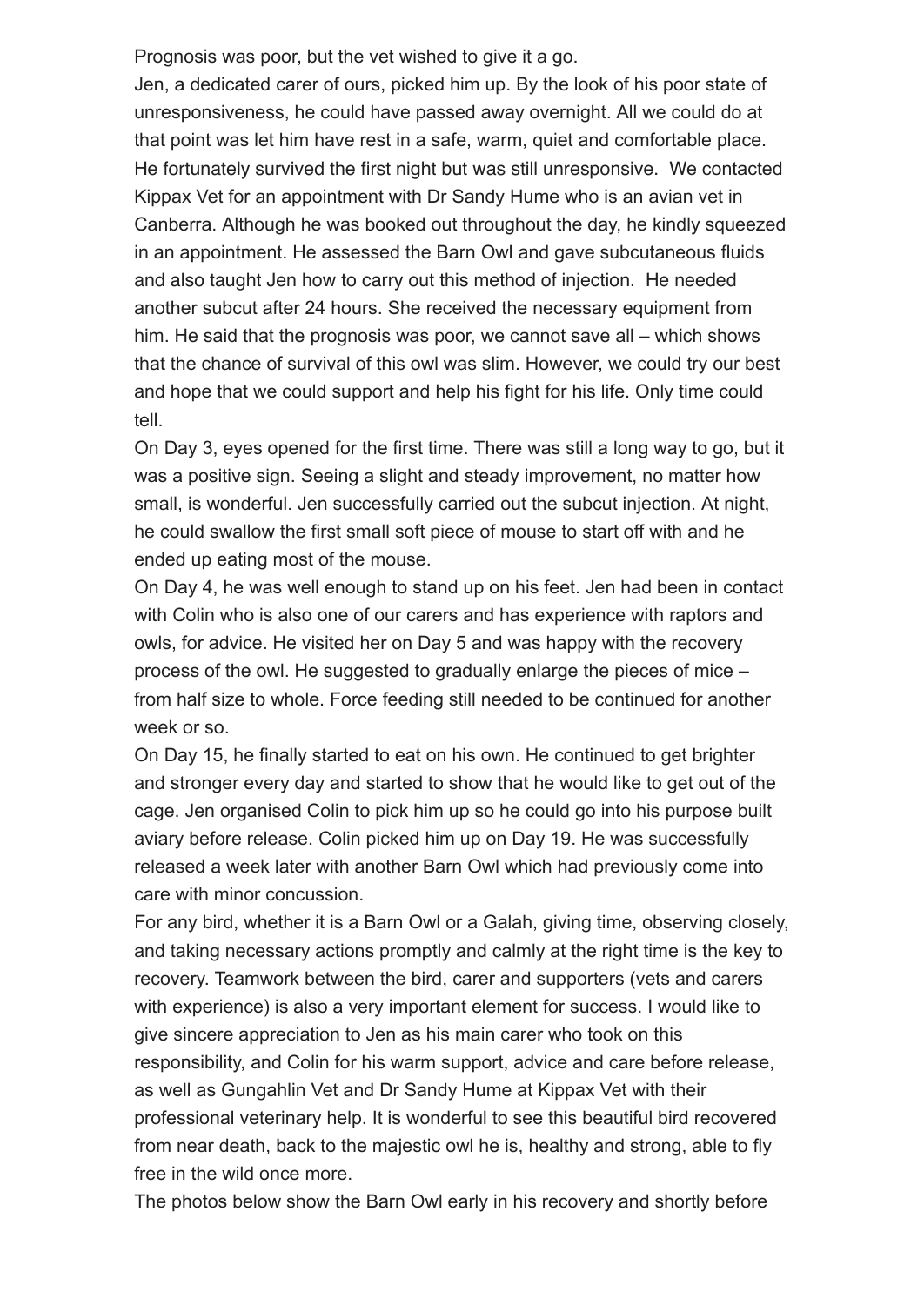



Baby Wombat Josephine progress report

[https://youtu.be/ryaOo\\_4vlmU](https://youtu.be/ryaOo_4vlmU)



#### Australian Raven family

Just goes to show how important it is to educate members of the public.

I had a call from a lady about an injured, non-flying raven in her back yard. I asked the usual questions - "why do you think it is injured, does it have a tail, does it have pale blue eyes, are the wings sitting properly against the body" and she replied "it looks like an adult". So I asked if she could take it to Weston Creek Vet.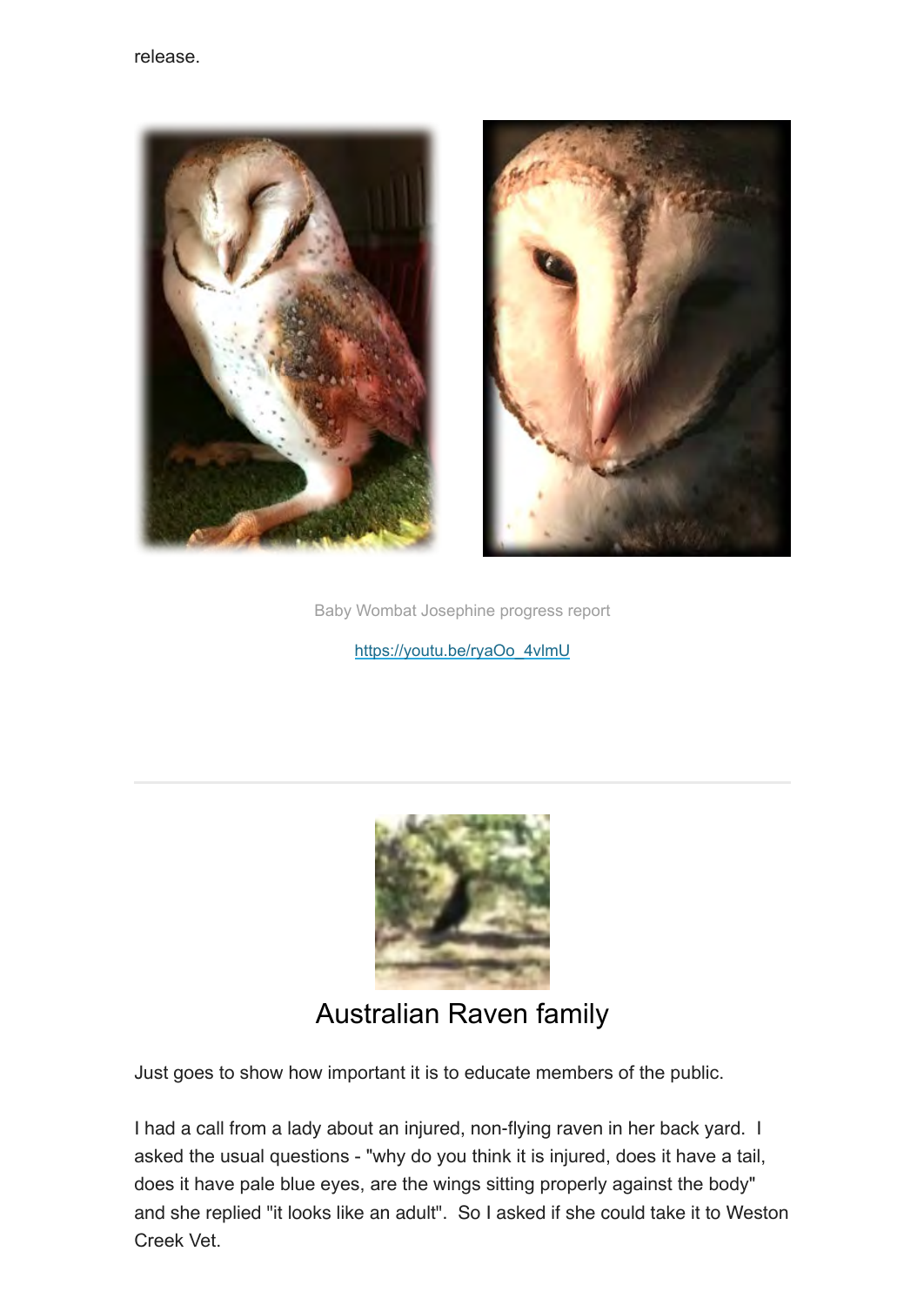Next morning I received another call from the same person. She said there were two more injured ravens in the back yard and a couple more sitting on a branch above. Ahaa!

I retrieved the raven from the vet and went to the house in Mawson. And yes, they were fledglings, hopping around and trying out their wings. I added the 'stolen' fledgling and he quickly joined the others.

A great opportunity for a bit of education........ done!

sorry about the phone photo **Marg** 



[PIZZA MOGUL](https://internetorder.dominos.com.au/estore/en/ProductMenu)

Britt has organised a neat way to make money for ACT Wildlife. For each pizza ordered from the link above ACT Wildlife gets \$0.75

Scroll down until you see this part of the screen - put ACT Wildlife in the search bar and go from there!!

#### **SEWING COORDINATOR**

Paula Edmondson is our new sewing coordinator and our keen sewers are meeting at the Aranda Fire Station fortnightly with their machines to produce goodies for carers and also items for sale at stalls.

If you would like to join this group and enjoy social sewing please call

## **FUNDRAISING**

#### Cadbury chocolate FUNDRAISER

Heather is again holding chocolates for those of you who would like to sell chocolates on behalf of ACT Wildlife. Give her a call if you have chocoholics at your workplace or interest group.

#### ADD RECENT UPDATE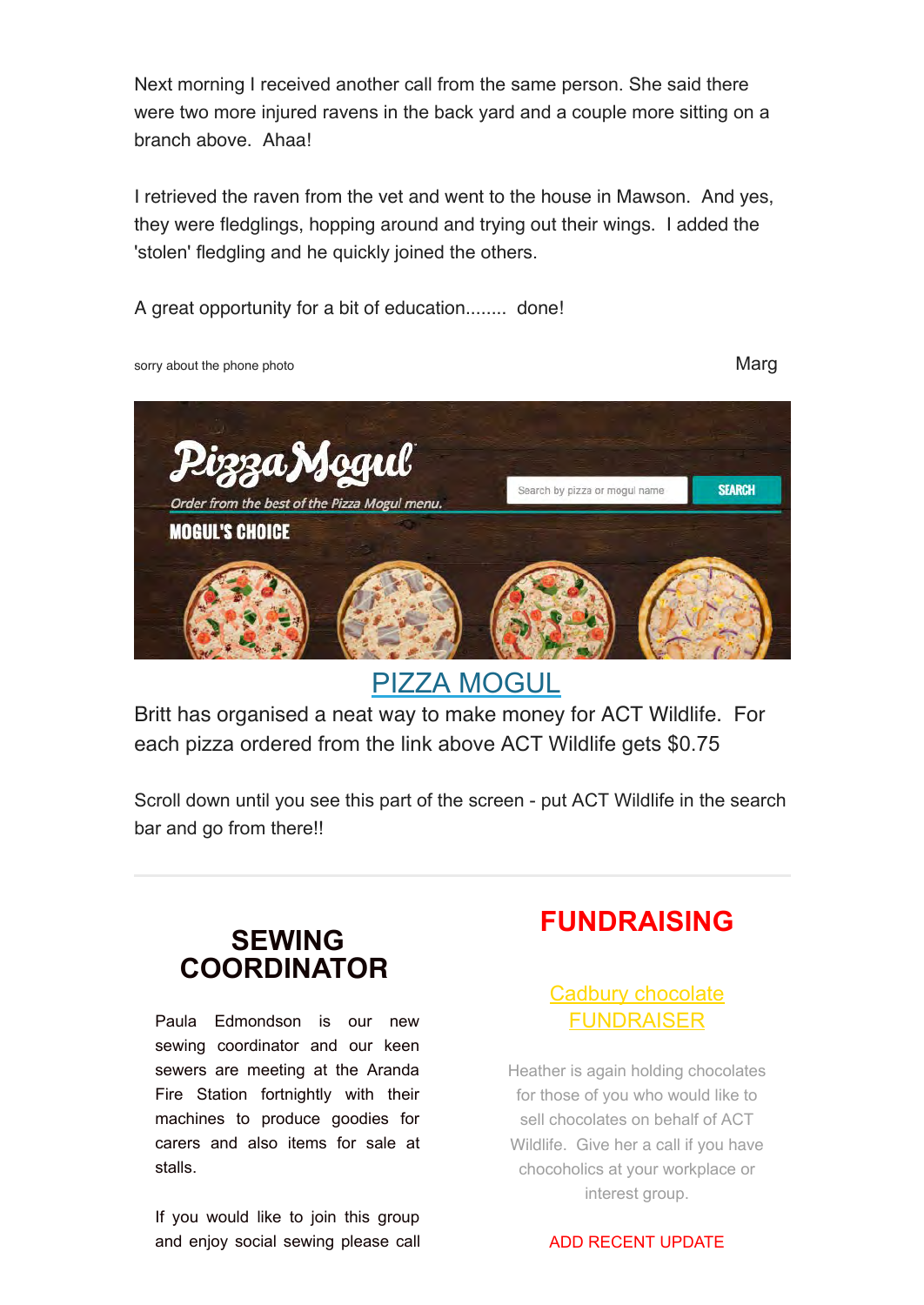Paula on 0422772652 or email her at peachypaulie@hotmail.com

We have plenty of flannelette sheets and some other resources for use.

Support ACT Wildlife and enjoy a nice glass of wine at the same time. Go to

#### www.**[goodwillwine](http://www.goodwillwine.com.au/)**.com.au

select ACT Wildlife as your charity and choose your wine.

So far we have been given **\$510** by Goodwill Wines, a donation from wine sales where our charity is chosen.

The Peachey family has probably contributed to this in a big way. The wine is very drinkable!



### Bunnings BBQ

Thanks to the many ACT Wildlife team helpers at the BBQ at Belconnen Bunnings.

To sum up:

#### **1,080 sausages (45 x24pks) and 25kg of onions were cooked, which were placed onto 60 loaves of bread!!!**

What a great effort. Thanks to the helpers, John, Sara, Michael, Mandy, Borko, Kerry, Max, Jane, Emma, Rebecca, Moira, Alison and Adam for the time and energy you put into cooking and serving food, and an extra big thank you to Kerry and Borko for slicing and donating 23kg of onion!

A huge thank you to Heather - she put the whole day together. The final net total that was raised was \$2403. Nice work!

## SPOTLIGHT ON A VOLUNTEER

#### **Marg Peachey**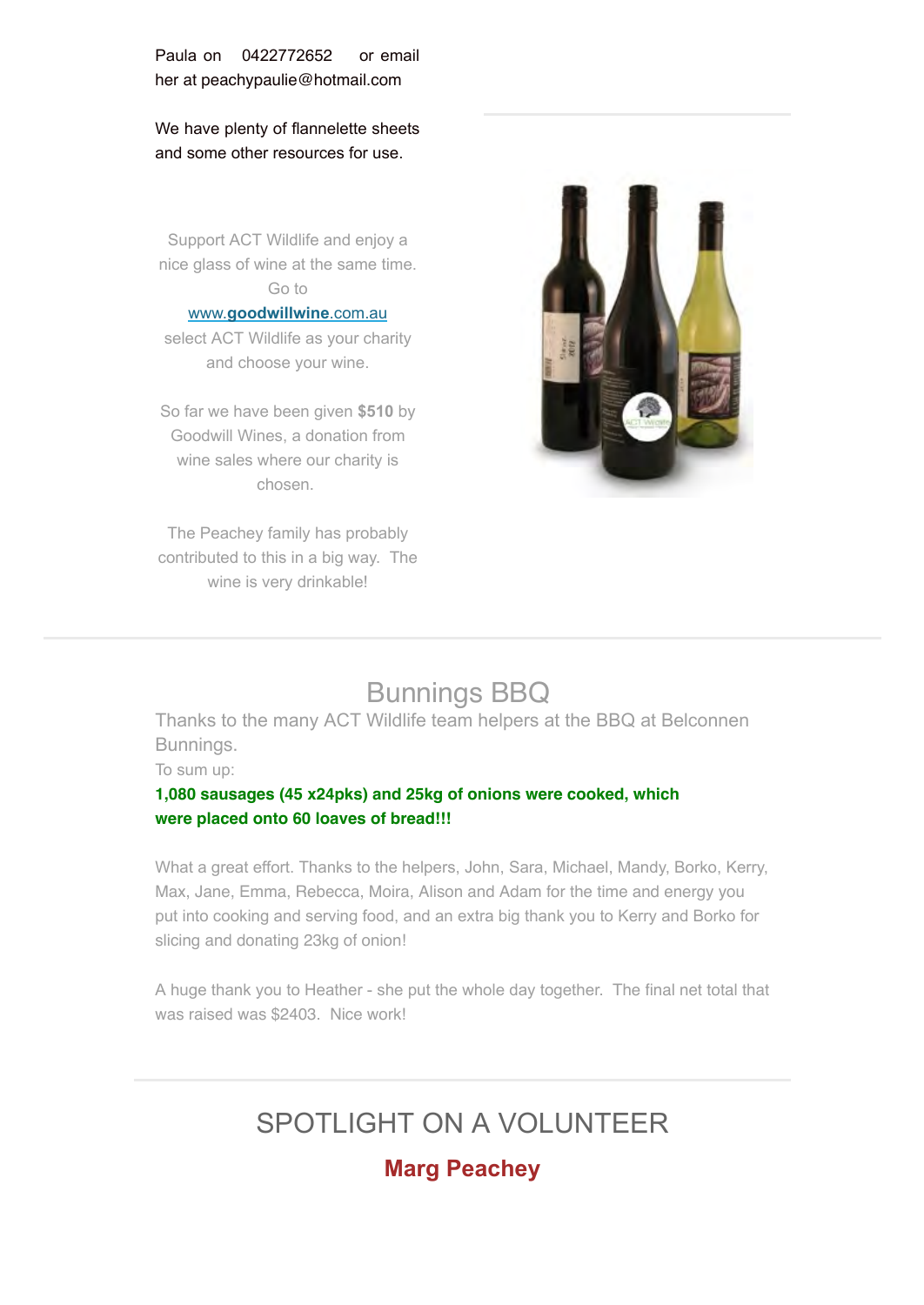![](_page_10_Picture_0.jpeg)

I've known Marg Peachey for almost 40 years, but it's easy to forget that not everyone else has known Marg that long. So, for all those that don't know Marg as well as I do, here is some of the background that led her to being the founder and President of ACT Wildlife.

Marg was originally a member of the The Wildlife Foundation ACT, joining at about the same time as I did, over 20 years ago. (We originally met as young mums at playgroup in Darwin in the 70's) She was an active carer until the time the group joined with the RSPCA, at which time the name was changed to RSPCA Wildlife. This association with RSPCA provided wildlife volunteers with access to a venue, administrative support and to the services of a vet. Marg was employed by the RSPCA firstly as an Education Assistant and then as Wildlife Officer. As Wildlife Officer she managed all wildlife carers and volunteers, six wildlife staff members, animal intake and assessment.

Following the 2003 bushfires and the loss of the RSPCA buildings Marg ran the wildlife section from her home, putting up numerous aviaries and enclosures to house the many bushfire affected birds. She did this for about three months, until carers were able to take over the caring role again and the RSPCA had regrouped. There were many dedicated volunteers answering phones (for RSPCA and Canberra Connect), treating, feeding and cleaning animals.

In 2008 Marg was instrumental in canvassing for and then organising the Australian Wildlife Rehabilitation Conference here in Canberra.

RSPCA Wildlife was disbanded about 5 years ago, after which Marg wrote and taught wildlife education courses to vet nurses and environmental students at the CIT. During this time Marg continued to stay in touch with wildlife issues nationally and following a two year break in the provision of wildlife rescue and rehabilitation services to the ACT public, Marg made the decision to reform the group, now known as ACT Wildlife. She called a meeting at her home and was buoyed by the response of approximately 25 "old" volunteers, keen to get the group running again. The rest, as they say, is history. But that doesn't give any indication of the countless hours Marg has spent putting in place the infrastructure needed to set up a group such as this from scratch. And Marg is very clear, she could not have done this without the support of the committee and volunteers

Under Marg's management ACT Wildlife has become a registered charity, a step towards reducing the financial burden borne by volunteers and allowing the group to further grow and realise Marg's long term goal of having a fully funded wildlife hospital.

In the year since Marg's nomination in last year's Australia Day Awards, at which she was a finalist in the Local Hero category, ACT Wildlife has gone on to receive an ACT Environment grant to treat Sarcoptic Mange in the wild wombat population. This was only possible because the ACT Wildlife has a well established volunteer base and an infrastructure that allows its members and participants to be supported in such a large scale undertaking. The Mange project has allowed the group to begin being proactive in animal welfare issues, rather than its current predominantly reactive role of rescue, rehabilitation and release. The Wombat Mange Treatment Project has alleviated the suffering and improved the health of as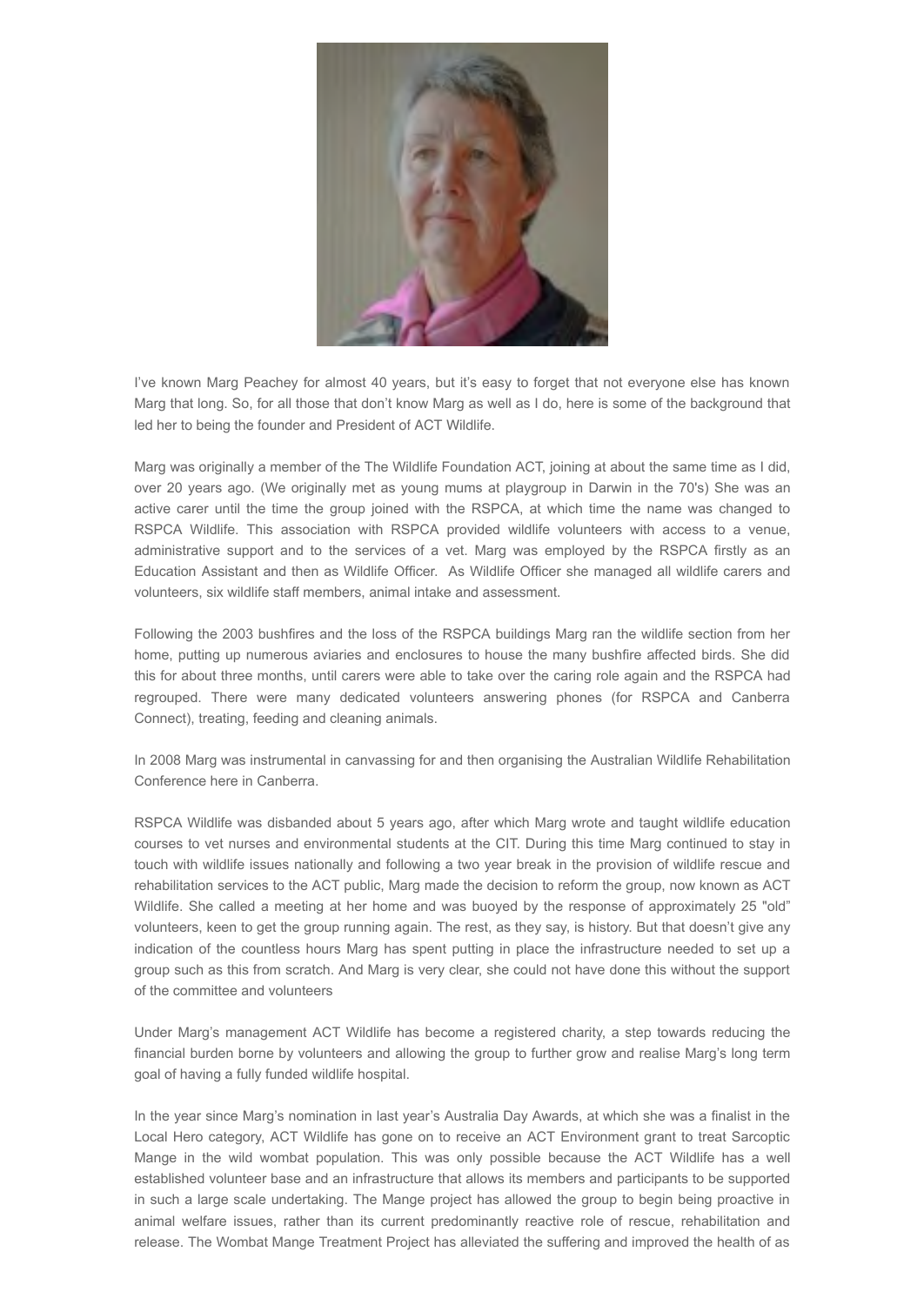many as 70 wombats living along the Murrumbidgee corridor. The project has collected valuable data that can be used to direct future treatment of mange affected wombats in the ACT.

Marg brings a wealth professional knowledge and skills to her role as founder and president of ACT Wildlife. She is the chairperson of Australian Wildlife Rehabilitation Conference (AWRC) – a group which facilitates the national wildlife conference that meets every second year, bringing together wildlife professionals and carers to maintain an up to date knowledge in that field.

She is a member of Canberra Ornithologist group and the Canberra Indian Mynah Action Group. She is also on the Animal Ethics Committee for the University of Canberra and is a member of the ACT Animal Welfare Advisory Committee (AWAC)

Her other interests are music and calligraphy, both of which provide a creative outlet to round off her busy wildlife commitments. She plays alto saxophone in the Tuggeranong Valley Band, and for many years has run a small business undertaking calligraphy for clients including government departments and private commissions.

Lindy Butcher

#### Interesting links

Interesting thoughts on [roo culls](http://www.abc.net.au/news/2017-09-10/cull-kangaroos-and-eat-their-meat-scientist-urges/8887432) Emerging reptile disease on Christmas island [here](http://journals.plos.org/plosone/article?id=10.1371/journal.pone.0181240)

## **Mange Project Update**

The Mange Project has completed its initial treatment stage, treating about 140 burrows at Lanyon and Gigerline. The project was divided into three sites, including a control site at Tharwa, that has about 70 burrows set up with flaps, but not receiving any Cidectin. Lanyon and Gigerline were both treated for 16 weeks and Lanyon will continue to have two monthly treatments for another year. All sites have been videoed pre and post treatment and we are now evaluating the post treatment video and comparing results with pre treatment images. Although this is not yet complete we have some strikingly contrasting images.

The project could not have been carried out without the many hundreds of hours of time given by a core of very committed volunteers, frequently out in very unpleasant weather. It is very gratifying to see these early results.

The top left and right images below show a wombat at burrow 65 before and after treatments, and below left and right, a wombat from burrow 33 before and after treatment. These photos are taken approximately 8 months after treatments began.

While we can't be certain that these represent the same wombat, the post treatment videos seen to date show no severely mange affected wombats. We are optimistic.

![](_page_11_Picture_12.jpeg)

![](_page_11_Picture_13.jpeg)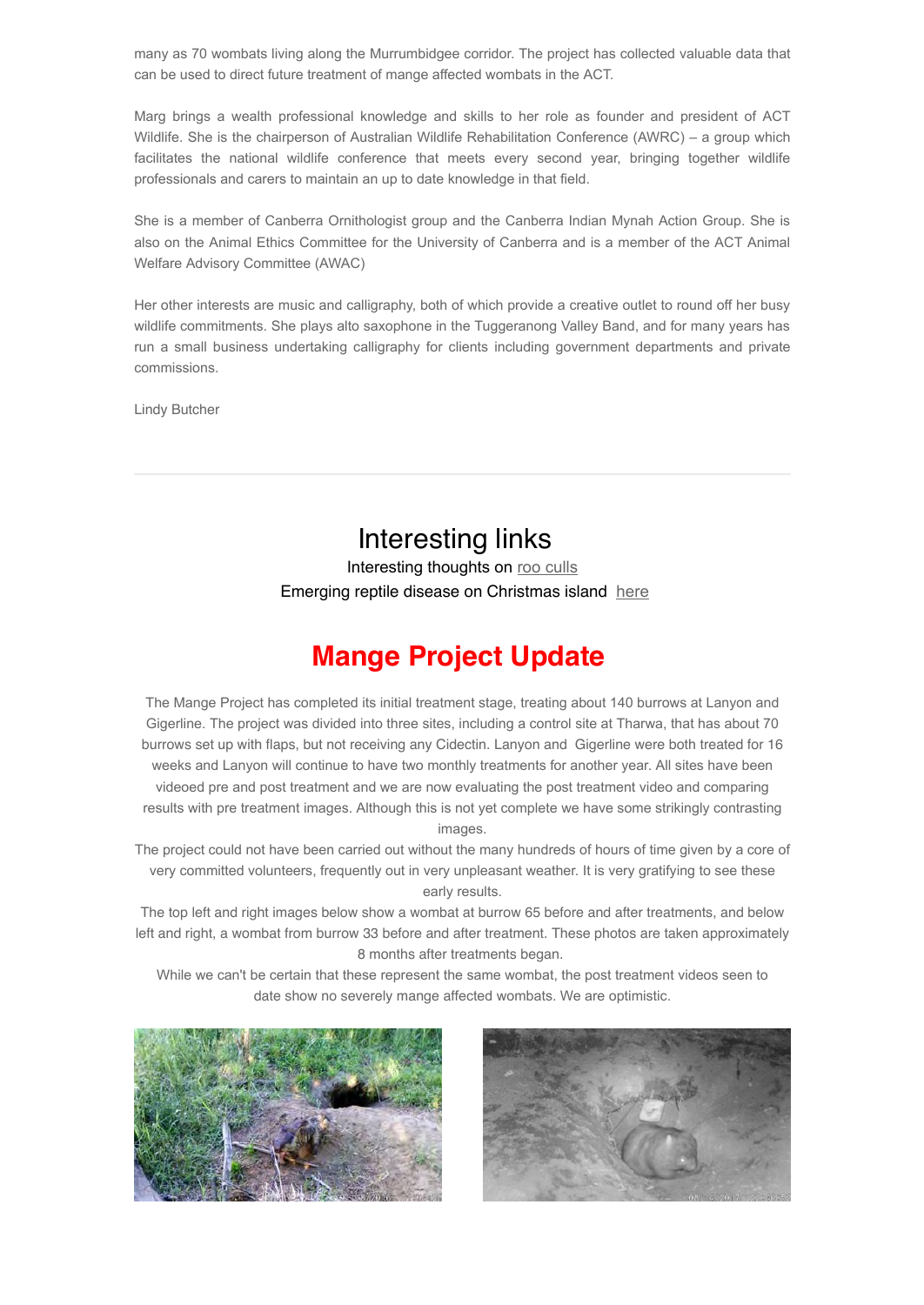![](_page_12_Picture_0.jpeg)

![](_page_12_Picture_1.jpeg)

![](_page_12_Picture_2.jpeg)

![](_page_12_Picture_3.jpeg)

![](_page_12_Picture_4.jpeg)

![](_page_12_Picture_5.jpeg)

![](_page_12_Picture_6.jpeg)

ACT Wildlife Inc is a charity with DGR status. Donations of \$2 and over are tax deductible.

> Your donation will go directly to help orphaned, injured and sick wildlife in our care

> > **[Donate](http://actwildlife.net/donation-info.html)**

Thank You to....

Food Works / Liquor Land team at the Pearce shops who are supplying possums Jackson and Dickson with fruit and vegetables. <http://www.foodworks.com.au/Pearce>

keeping in touch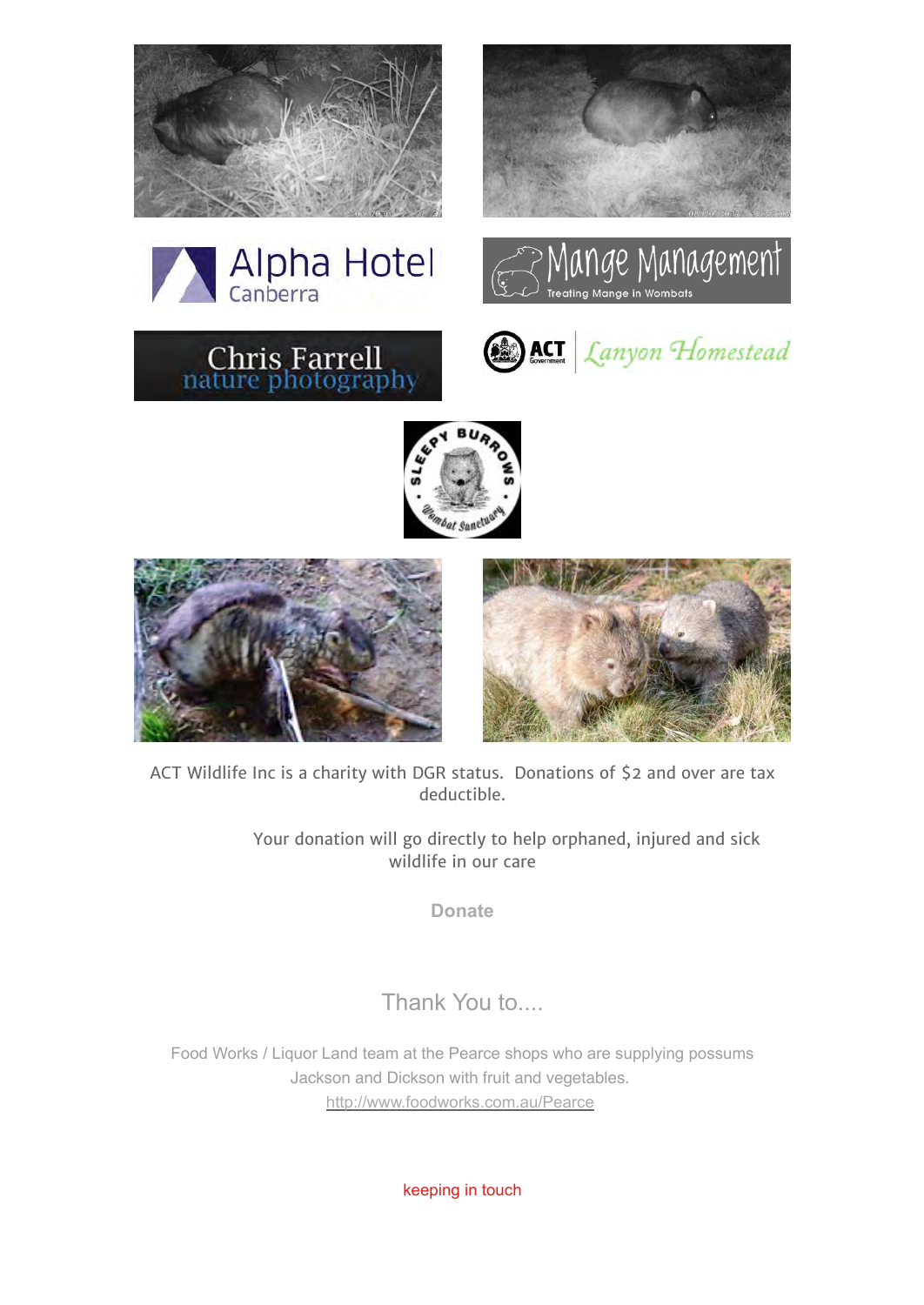AND NOW........ JUST BECAUSE SHE'S SO CUTE...... SWAMP WALLABY CASSIE SHE DEFINITELY DOESN'T WANT TO SHARE HER APPLE

![](_page_13_Picture_1.jpeg)

![](_page_13_Picture_2.jpeg)

*Copyright © 2016 ACT Wildlife Inc, All rights reserved.*

**Our mailing address is: info@actwildlife.net** For newsletter contributions: [editor@actwildlife.net](mailto:editor@actwildlife.net)